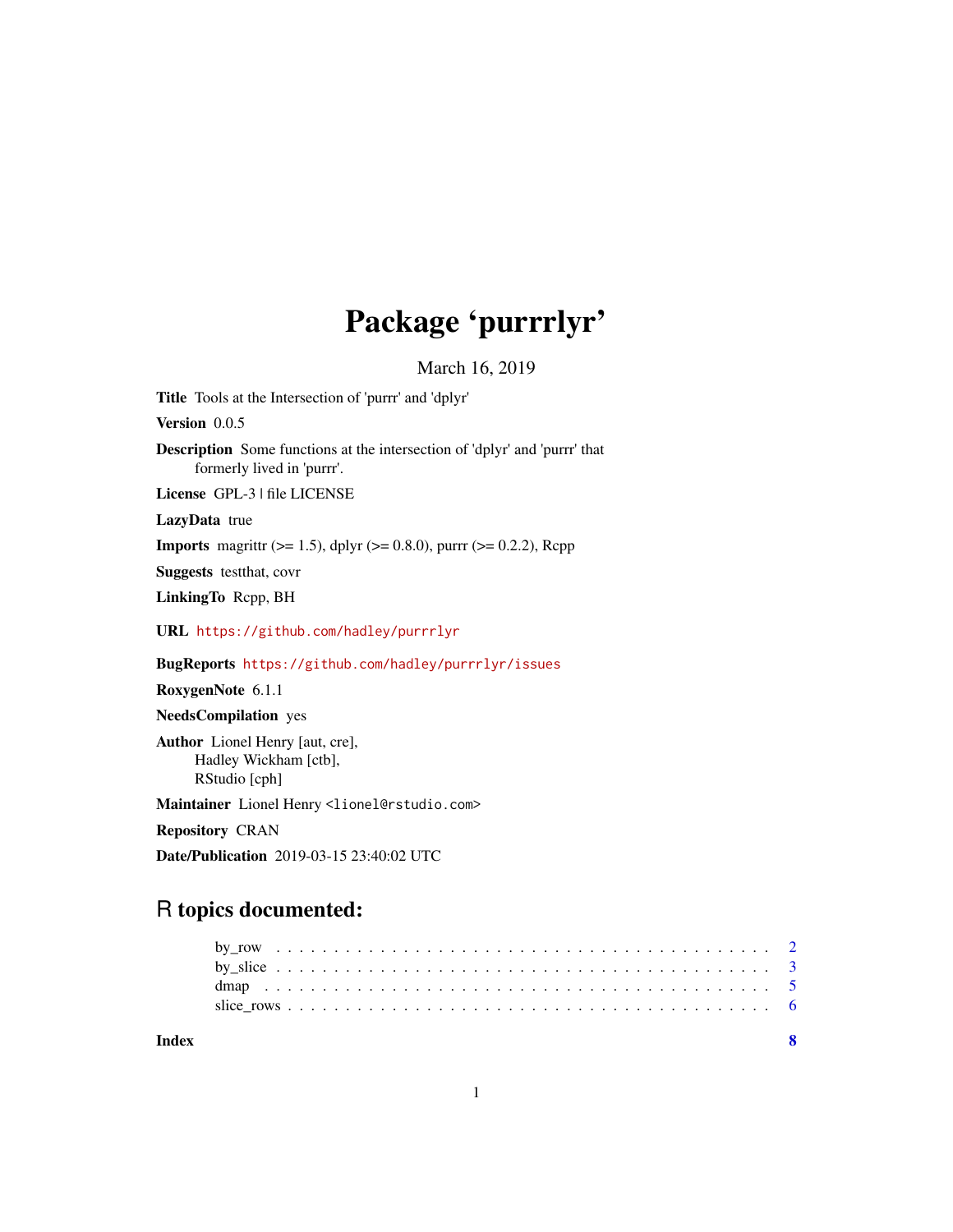<span id="page-1-1"></span><span id="page-1-0"></span>

#### Description

by\_row() and invoke\_rows() apply ..f to each row of .d. If ..f's output is not a data frame nor an atomic vector, a list-column is created. In all cases, by\_row() and invoke\_rows() create a data frame in tidy format.

#### Usage

```
by_{\text{row}}(d, ..., f, ..., .collate = c("list", "rows", "cols"),to = ".out", .labels = TRUE)
invoke\_rows(.f, .d, . . ., .collate = c("list", "rows", "cols"),
```

```
to = ".out", .labels = TRUE)
```
#### Arguments

| . d      | A data frame.                                                                                                                                                                                                                                                                  |
|----------|--------------------------------------------------------------------------------------------------------------------------------------------------------------------------------------------------------------------------------------------------------------------------------|
| $\ddots$ | Further arguments passed to f.                                                                                                                                                                                                                                                 |
| .collate | If "list", the results are returned as a list-column. Alternatively, if the results are<br>data frames or atomic vectors, you can collate on "cols" or on "rows". Column<br>collation require vector of equal length or data frames with same number of<br>rows.               |
| .to      | Name of output column.                                                                                                                                                                                                                                                         |
| .labels  | If TRUE, the returned data frame is prepended with the labels of the slices (the<br>columns in .d used to define the slices). They are recycled to match the output<br>size in each slice if necessary.                                                                        |
| .f, f    | A function to apply to each row. If f does not return a data frame or an atomic<br>vector, a list-column is created under the name .out. If it returns a data frame,<br>it should have the same number of rows within groups and the same number of<br>columns between groups. |

#### Details

By default, the whole row is appended to the result to serve as identifier (set .labels to FALSE to prevent this). In addition, if ..f returns a multi-rows data frame or a non-scalar atomic vector, a .row column is appended to identify the row number in the original data frame.

invoke\_rows() is intended to provide a version of pmap() for data frames. Its default collation method is "cols", which makes it equivalent to mdply() from the plyr package. Note that invoke\_rows() follows the signature pattern of the invoke family of functions and takes .f as its first argument.

The distinction between by\_row() and invoke\_rows() is that the former passes a data frame to ..f while the latter maps the columns to its function call. This is essentially like using [invoke\(\)](#page-0-0)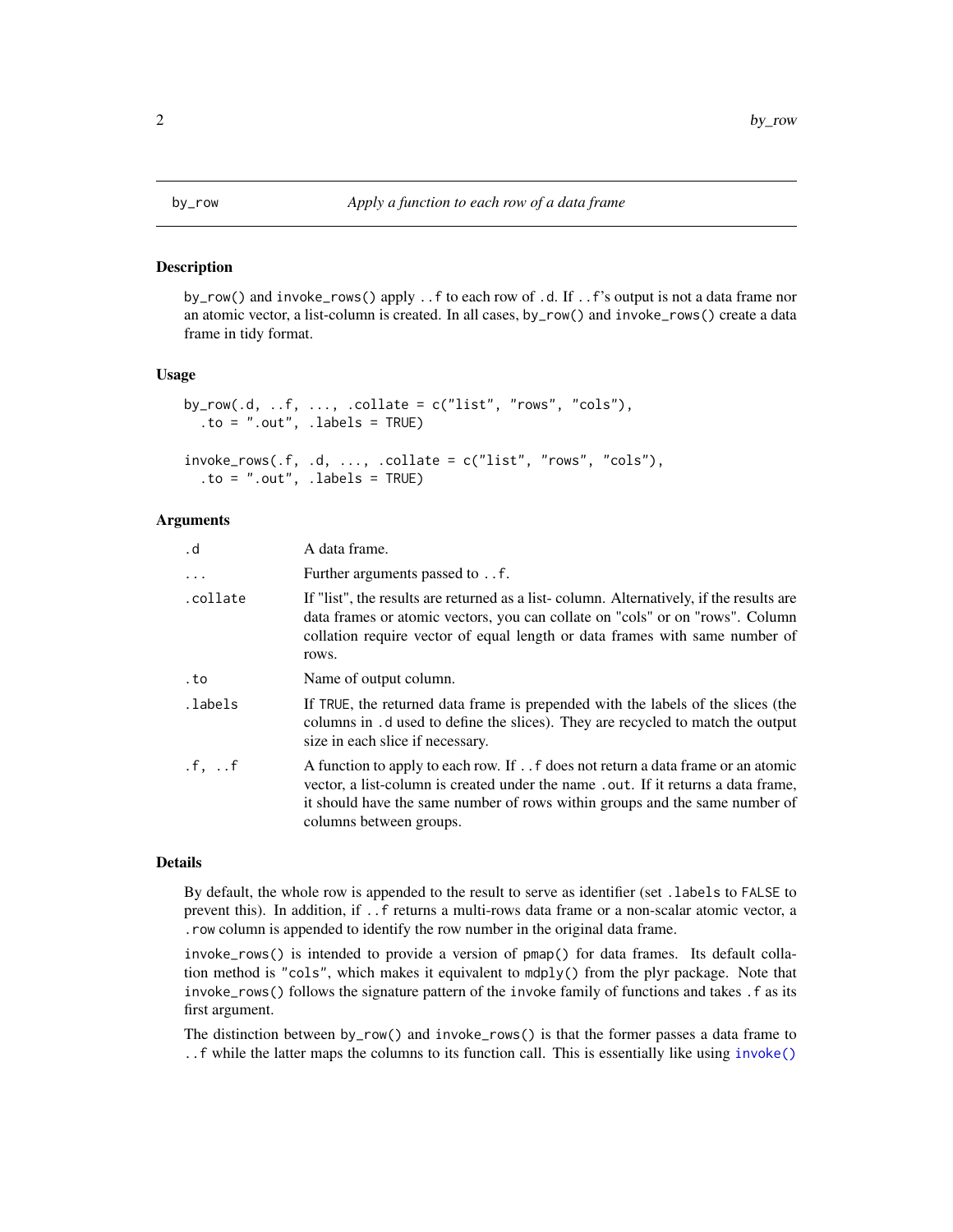#### <span id="page-2-0"></span>by\_slice 3

with each row. Another way to view this is that invoke\_rows() is equivalent to using by\_row() with a function lifted to accept dots (see  $lift()$ ).

#### Value

A data frame.

# See Also

[by\\_slice\(\)](#page-2-1)

#### Examples

```
# ..f should be able to work with a list or a data frame. As it
# happens, sum() handles data frame so the following works:
mtcars %>% by_row(sum)
# Other functions such as mean() may need to be adjusted with one
# of the lift_xy() helpers:
mtcars %>% by_row(purrr::lift_vl(mean))
# To run a function with invoke_rows(), make sure it is variadic (that
# it accepts dots) or that .f's signature is compatible with the
# column names
mtcars %>% invoke_rows(.f = sum)
mtcars %>% invoke_rows(.f = purrr::lift_vd(mean))
# invoke_rows() with cols collation is equivalent to plyr::mdply()
p \le - expand.grid(mean = 1:5, sd = seq(0, 1, length = 10))
p %>% invoke_rows(.f = rnorm, n = 5, .collate = "cols")
## Not run:
p %>% plyr::mdply(rnorm, n = 5) %>% dplyr::tbl_df()
## End(Not run)
# To integrate the result as part of the data frame, use rows or
# cols collation:
mtcars[1:2] %>% by_row(function(x) 1:5)
mtcars[1:2] % by_row(function(x) 1:5, .collate = "rows")
mtcars[1:2] %>% by_row(function(x) 1:5, .collate = "cols")
```
<span id="page-2-1"></span>by\_slice *Apply a function to slices of a data frame*

#### Description

by\_slice() applies ..f on each group of a data frame. Groups should be set with slice\_rows() or [dplyr::group\\_by\(\)](#page-0-0).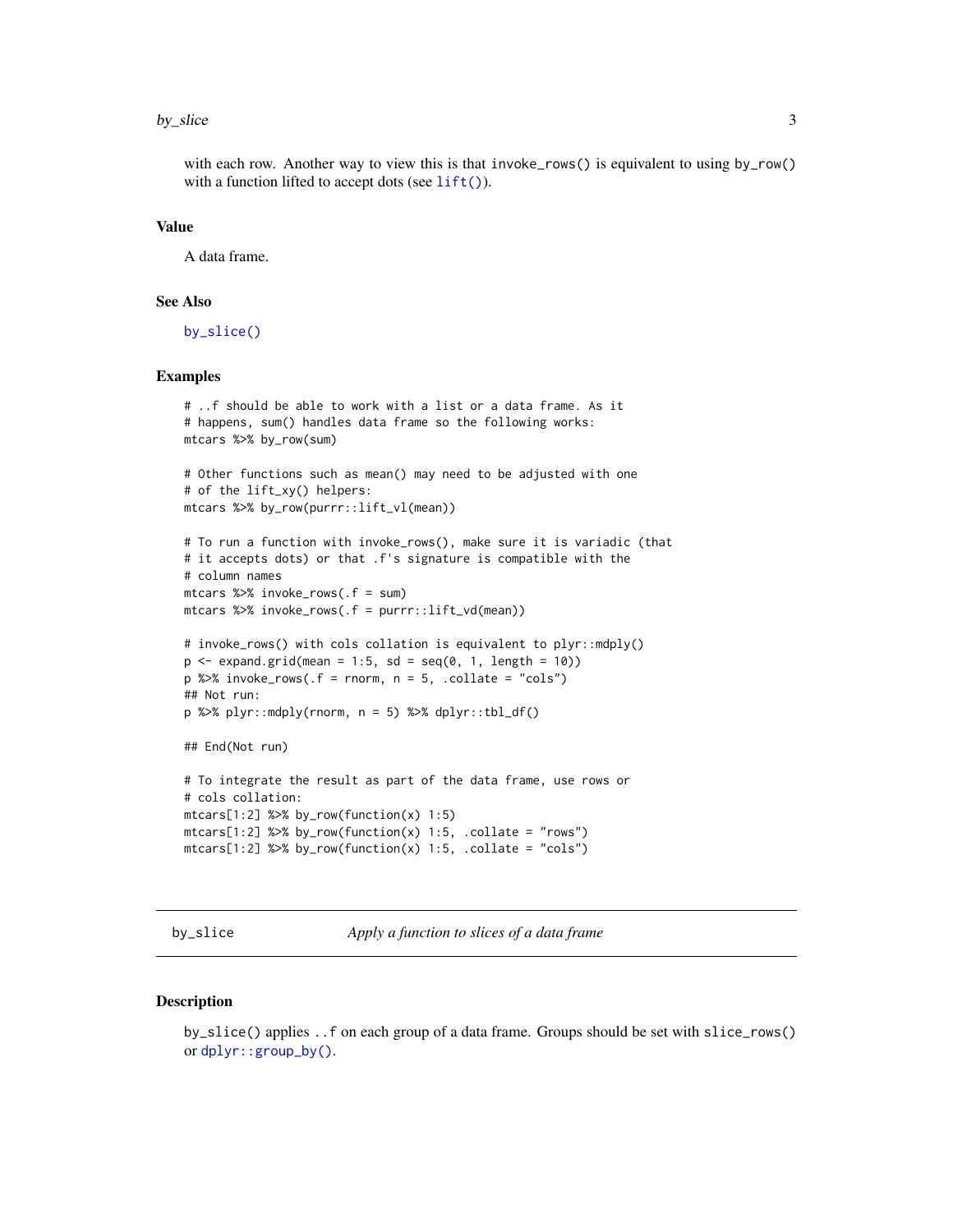#### <span id="page-3-0"></span>Usage

```
by_slice(.d, ..f, ..., .collate = c("list", "rows", "cols"),
  to = ".out", .labels = TRUE)
```
#### Arguments

| . d                   | A sliced data frame.                                                                                                                                                                                                                                                              |
|-----------------------|-----------------------------------------------------------------------------------------------------------------------------------------------------------------------------------------------------------------------------------------------------------------------------------|
| $\cdot$ . $\mathsf f$ | A function to apply to each slice. If f does not return a data frame or an atomic<br>vector, a list-column is created under the name . out. If it returns a data frame,<br>it should have the same number of rows within groups and the same number of<br>columns between groups. |
| $\ddots$              | Further arguments passed to f.                                                                                                                                                                                                                                                    |
| .collate              | If "list", the results are returned as a list-column. Alternatively, if the results are<br>data frames or atomic vectors, you can collate on "cols" or on "rows". Column<br>collation require vector of equal length or data frames with same number of<br>rows.                  |
| . to                  | Name of output column.                                                                                                                                                                                                                                                            |
| .labels               | If TRUE, the returned data frame is prepended with the labels of the slices (the<br>columns in .d used to define the slices). They are recycled to match the output<br>size in each slice if necessary.                                                                           |

#### Details

by\_slice() provides equivalent functionality to dplyr's [dplyr::do\(\)](#page-0-0) function. In combination with map(), by\_slice() is equivalent to [dplyr::summarise\\_each\(\)](#page-0-0) and [dplyr::mutate\\_each\(\)](#page-0-0). The distinction between mutating and summarising operations is not as important as in dplyr because we do not act on the columns separately. The only constraint is that the mapped function must return the same number of rows for each variable mapped on.

### Value

A data frame.

#### See Also

[by\\_row\(\)](#page-1-1), [slice\\_rows\(\)](#page-5-1), [dmap\(\)](#page-4-1)

## Examples

```
# Here we fit a regression model inside each slice defined by the
# unique values of the column "cyl". The fitted models are returned
# in a list-column.
mtcars %>%
  slice_rows("cyl") %>%
  by_slice(purrr::partial(lm, mpg ~ disp))
```
# by\_slice() is especially useful in combination with map().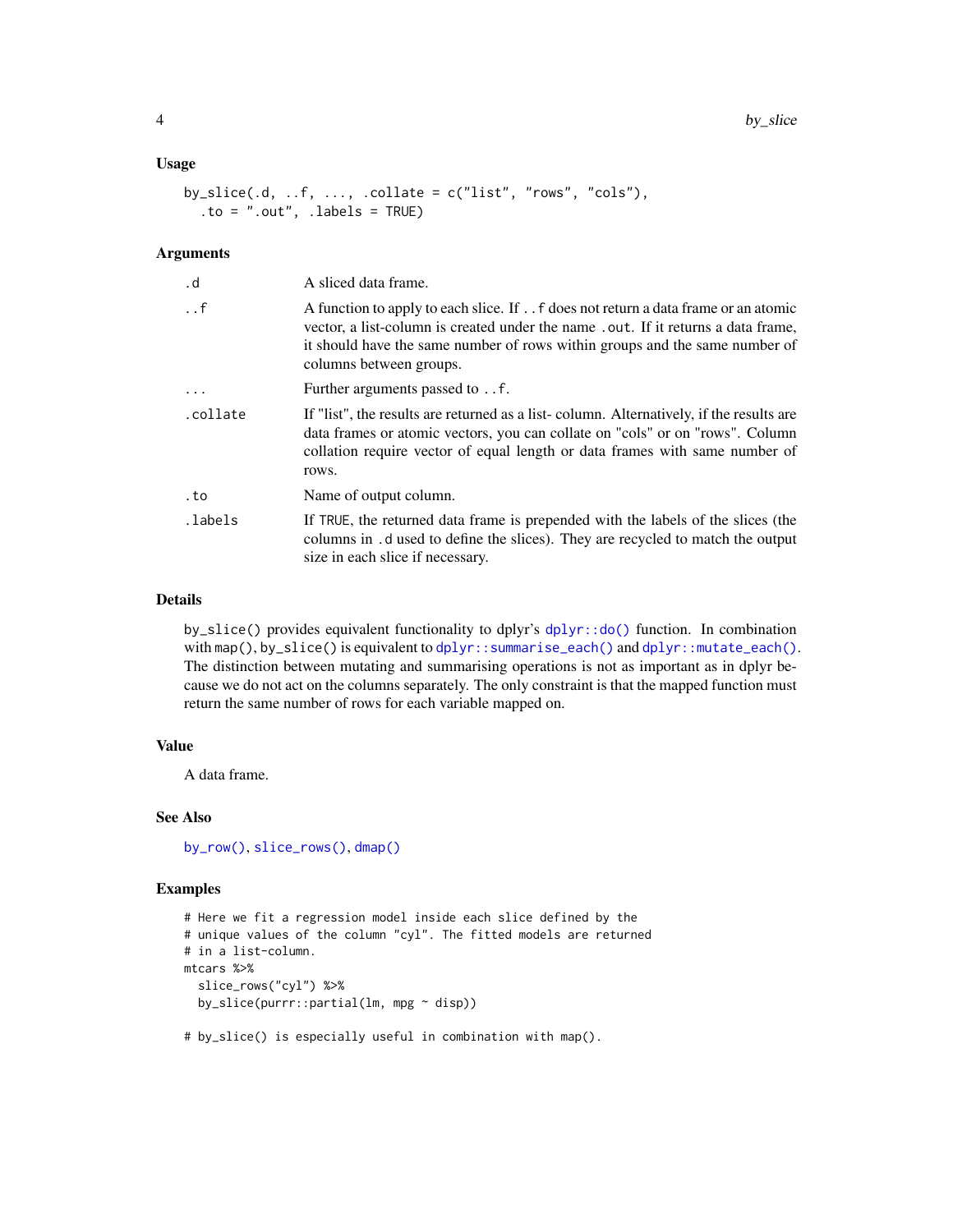#### <span id="page-4-0"></span>dmap 5 and 5 and 5 and 5 and 5 and 5 and 6 and 6 and 6 and 6 and 6 and 6 and 6 and 6 and 6 and 6 and 6 and 6 and 6 and 6 and 6 and 6 and 6 and 6 and 6 and 6 and 6 and 6 and 6 and 6 and 6 and 6 and 6 and 6 and 6 and 6 and 6

```
# To modify the contents of a data frame, use rows collation. Note
# that unlike dplyr, Mutating and summarising operations can be
# used indistinctly.
# Mutating operation:
df <- mtcars %>% slice_rows(c("cyl", "am"))
df %>% by_slice(dmap, \sim .x / sum(.x), .collate = "rows")
# Summarising operation:
df %>% by_slice(dmap, mean, .collate = "rows")
# Note that mapping columns within slices is best handled by dmap():
df %>% dmap(~ .x / sum(.x))
df %>% dmap(mean)
# If you don't need the slicing variables as identifiers, switch
# .labels to FALSE:
mtcars %>%
  slice_rows("cyl") %>%
  by_slice(purrr::partial(lm, mpg ~ disp), .labels = FALSE) %>%
  purrr::flatten() %>%
  purrr::map(coef)
```
<span id="page-4-1"></span>

dmap *Map over the columns of a data frame*

## Description

dmap() is just like [purrr::map\(\)](#page-0-0) but always returns a data frame. In addition, it handles grouped or sliced data frames.

#### Usage

```
dmap(.d, .f, . . .)dmap_at(.d, .at, .f, ...)dmap_{i} if (d, p, f, \ldots)
```
#### Arguments

| . d       | A data frame.                                                                                 |
|-----------|-----------------------------------------------------------------------------------------------|
| $\cdot$ f | A function, formula, or vector (not necessarily atomic).                                      |
|           | If a <b>function</b> , it is used as is.                                                      |
|           | If a <b>formula</b> , e.g. $\sim x + 2$ , it is converted to a function. There are three ways |
|           | to refer to the arguments:                                                                    |
|           | • For a single argument function, use.                                                        |

- 
- For a two argument function, use .x and .y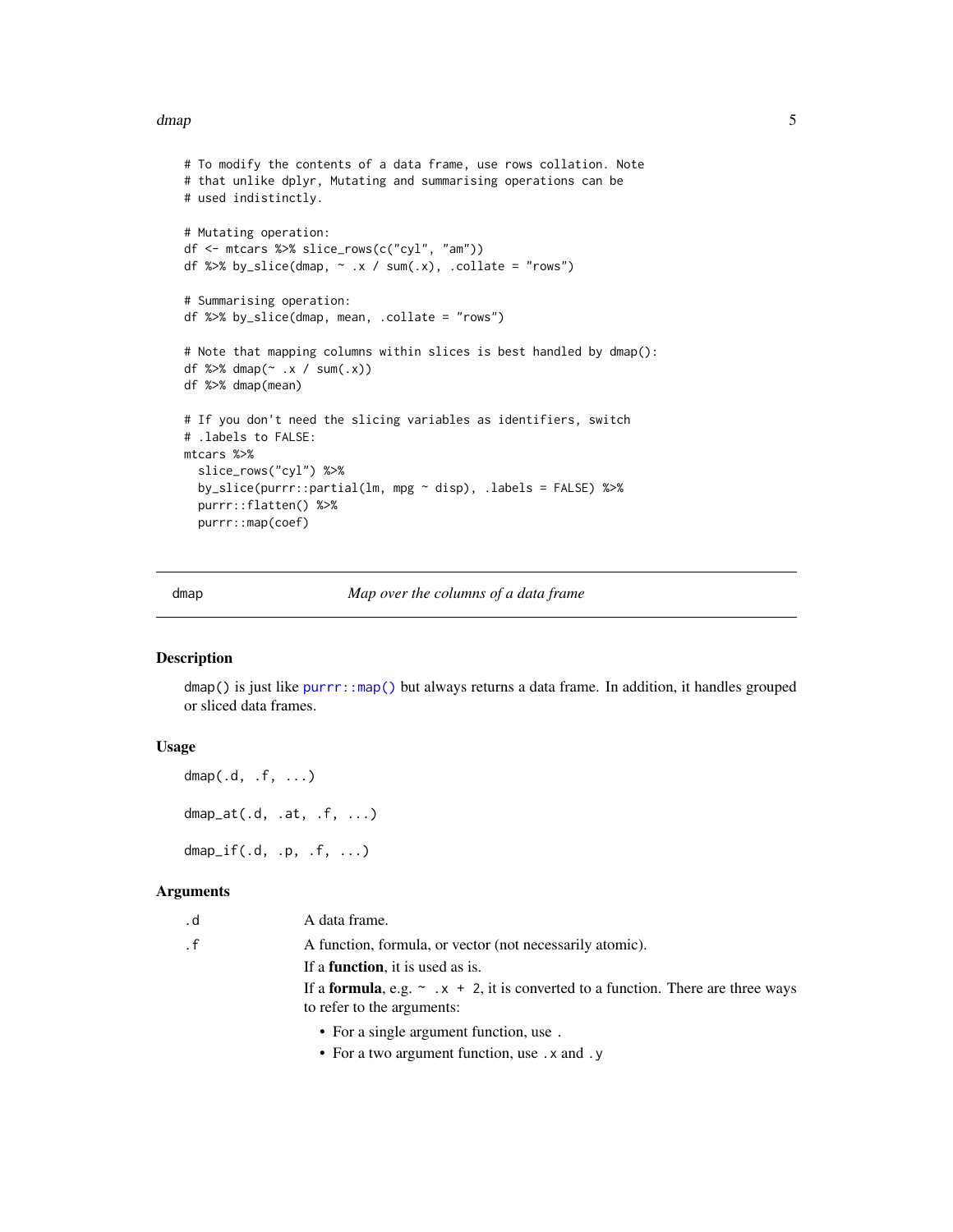<span id="page-5-0"></span>

|           | • For more arguments, use $\dots$ 1, $\dots$ 2, $\dots$ 3 etc                                                                                                                                                                                                                                                                                    |
|-----------|--------------------------------------------------------------------------------------------------------------------------------------------------------------------------------------------------------------------------------------------------------------------------------------------------------------------------------------------------|
|           | This syntax allows you to create very compact anonymous functions.                                                                                                                                                                                                                                                                               |
|           | If character vector, numeric vector, or list, it is converted to an extractor func-<br>tion. Character vectors index by name and numeric vectors index by position;<br>use a list to index by position and name at different levels. If a component is not<br>present, the value of . default will be returned.                                  |
| .         | Additional arguments passed on to the mapped function.                                                                                                                                                                                                                                                                                           |
| .at       | A character vector of names, positive numeric vector of positions to include, or<br>a negative numeric vector of positions to exlude. Only those elements corre-<br>sponding to . at will be modified. If the tidyselect package is installed, you<br>can use vars () and the tidy select helpers to select elements.                            |
| $\cdot$ p | A single predicate function, a formula describing such a predicate function, or a<br>logical vector of the same length as .x. Alternatively, if the elements of .x are<br>themselves lists of objects, a string indicating the name of a logical element in<br>the inner lists. Only those elements where .p evaluates to TRUE will be modified. |

#### Details

dmap\_at() and dmap\_if() recycle length 1 vectors to the group sizes.

#### Examples

```
# dmap() always returns a data frame:
dmap(mtcars, summary)
# dmap() also supports sliced data frames:
sliced_df <- mtcars[1:5] %>% slice_rows("cyl")
sliced_df %>% dmap(mean)
sliced_df %>% dmap(\sim .x / max(.x))# This is equivalent to the combination of by_slice() and dmap()
# with 'rows' collation of results:
sliced_df %>% by_slice(dmap, mean, .collate = "rows")
```
<span id="page-5-1"></span>

slice\_rows *Slice a data frame into groups of rows*

#### Description

slice\_rows() is equivalent to dplyr's [dplyr::group\\_by\(\)](#page-0-0) command but it takes a vector of column names or positions instead of capturing column names with special evaluation. unslice() removes the slicing attributes.

## Usage

slice\_rows(.d, .cols = NULL)

unslice(.d)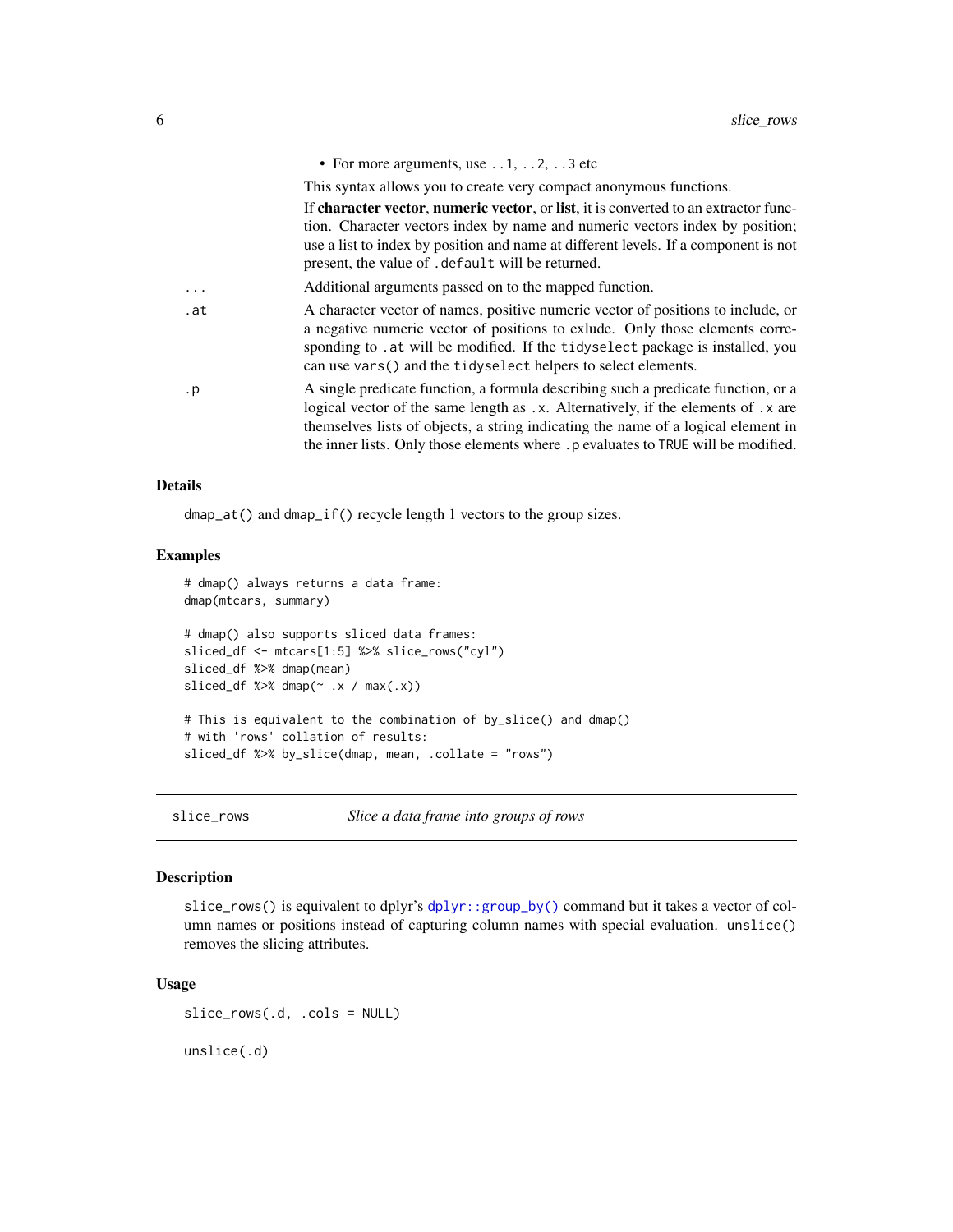# <span id="page-6-0"></span>slice\_rows 7

# Arguments

| . d   | A data frame to slice or unslice.                                                                                           |
|-------|-----------------------------------------------------------------------------------------------------------------------------|
| .cols | A character vector of column names or a numeric vector of column positions. If<br>NULL, the slicing attributes are removed. |

# Value

A sliced or unsliced data frame.

# See Also

[by\\_slice\(\)](#page-2-1) and [dplyr::group\\_by\(\)](#page-0-0)